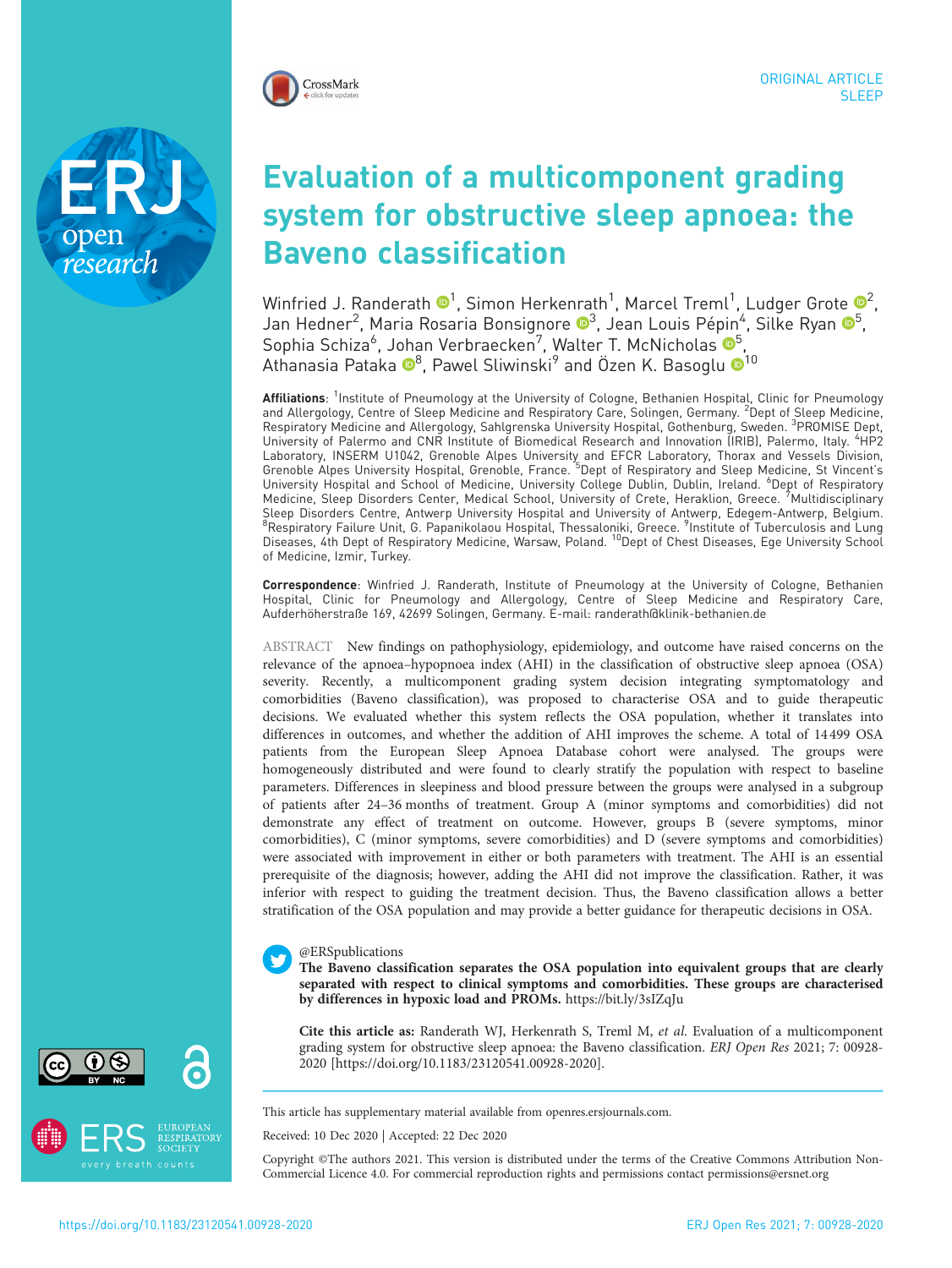# Introduction

The relevance of obstructive sleep apnoea (OSA) for the individual and the society is well recognised relating to its prevalence and impact on societal health-related costs and patient-related outcomes [[1](#page-8-0)–[4\]](#page-8-0). OSA affects 9–13% of the general population, substantially reduces quality of life and increases morbidity [[5](#page-8-0)–[7\]](#page-8-0) and mortality, at least in subgroups of affected patients [[8, 9](#page-8-0)]. This constellation encouraged clinicians, manufacturers and healthcare administrators to seek simple and easily accessible markers of the disease to screen risk groups, to predict outcome and to more precisely select optimal treatment. Breathing disturbances during sleep, often associated with snoring, are the most prominent quantifiable markers of OSA. Thus, the number of apnoeas and hypopnoeas per hour of sleep (apnoea–hypopnoea index (AHI)) became the most widely used metric to define the disease and to classify the severity in most national and international guidelines and healthcare standards, including those related to reimbursement [[10](#page-8-0)–[13](#page-8-0)].

However, criticism and concerns regarding the clinical and prognostic relevance of the AHI have recently been raised [[13](#page-8-0), [14](#page-8-0)]. First, experimental data and clinical experiences have demonstrated that the pathophysiology of OSA is not reflected by upper airway obstruction alone. Second, several cluster analyses of large databases have consistently shown that the classical phenotype of obesity, male sex, older age and severe daytime sleepiness represents only one-quarter of the OSA population [[15](#page-8-0)–[21\]](#page-9-0). Other phenotypes, such as breathing disturbances associated with movement phenomena or insomnia, young age with comorbidities or female sex with less distinct or atypical symptoms, may also be identified [[15](#page-8-0)–[23\]](#page-9-0). Finally, the AHI is a poor predictor for end-points such as cardiovascular comorbidities or mortality. Other aspects, such as hypoxic burden or sleepiness seem to better predict outcome in OSA [[15](#page-8-0), [24](#page-9-0)–[29\]](#page-9-0).

Based on these considerations, an ad hoc working group of the Sleep-Disordered Breathing Group of the European Respiratory Society and the European Sleep Research Society developed a new approach (beyond the AHI) to predict the disease, to integrate symptoms and cardiometabolic comorbidities. This workshop, which took place in Baveno, Italy [\[30\]](#page-9-0), resulted in a two-dimensional scheme divided into four groups, A to D, and with the level of symptoms on the x-axis and the presence and severity of comorbidities on the y-axis (figure 1). The classification may guide indication and optimisation of treatment independent of the AHI. Affiliation to group D will strongly suggest treatment, while affiliation to group A will hardly indicate any active treatment other than general lifestyle recommendations. Groups B and C may warrant treatment either due to reduced quality of life or presence of relevant comorbidities.

However, this innovative proposal requires further validation before reshaping OSA routine care. Therefore, we evaluated whether the multicomponent grading system, namely the Baveno classification, can be transferred to a real-life situation in OSA patients. A slightly modified version of the Baveno classification system was applied to the large clinical cohort of the European Sleep Apnoea Database (ESADA) to determine whether:



FIGURE 1 The revised version of the Baveno classification. Details about symptom and comorbidity criteria are provided in the [supplementary material.](http://openres.ersjournals.com/lookup/doi/10.1183/23120541.00928-2020.figures-only#fig-data-supplementary-materials) ESS: Epworth Sleepiness Scale. Reproduced from RANDERATH et al. [\[30\]](#page-9-0).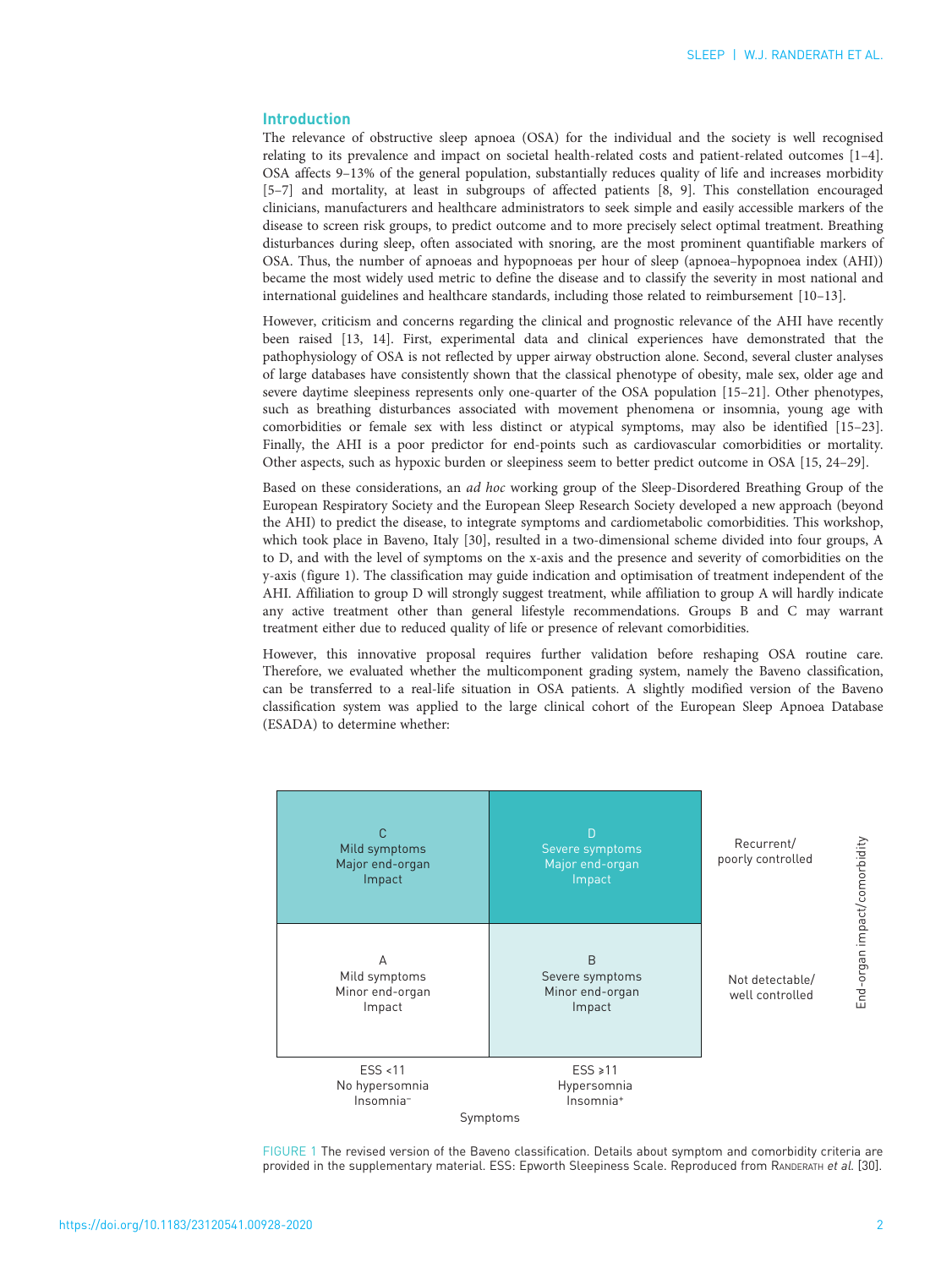- the Baveno classification A–D sufficiently reflects the distribution of the patients in the ESADA cohort;
- the addition of the AHI to the classification system might improve the characterisation of sleep apnoea patients; and
- the classification translates in clinically relevant outcome parameters.

# **Methods**

The ESADA registry is a multicentre, prospective patient cohort reflecting a network of 37 sleep centres in 20 countries in Europe and Israel [\[31, 32](#page-9-0)]. The overall objective of the ESADA is to generate a clinically representative cohort of subjects recently evaluated for suspected sleep-disordered breathing. A central web-based platform is applied to record patient information from the participating sleep centres. In brief, unselected patients (age 18–80 years) with suspected OSA are eligible for inclusion in the registry. At the time of initial sleep laboratory diagnostic work-up, anthropometric characteristics, information on daytime symptoms and health-related lifestyle, such as smoking and alcohol consumption, blood tests, medical history, medications and sleep data are collected. Subjective daytime sleepiness is quantified by the Epworth Sleepiness Scale (ESS) score [\[33\]](#page-9-0). The severity of sleep-disordered breathing is assessed by polysomnography (PSG) or polygraphy (PG) according to the prevailing clinical routine at each participating sleep centre [[34](#page-9-0)]. The scoring criteria defined by the American Academy of Sleep Medicine 2007 definition have been used in the ESADA study protocol, which allowed hypopnoea scoring with either the recommended or the alternative definition [[35\]](#page-9-0). The ESADA has previously analysed the impact of centre-specific differences in hypopnea scoring and the difference between AHI values from PSG and PG [[34](#page-9-0)]. Office blood pressure is measured according to the current European Society of Hypertension and the European Society of Cardiology guidelines [[36\]](#page-9-0). Corresponding follow-up data are collected when patients return as part of the clinical routine. The research ethics committee at each participating centre approved the ESADA protocol, and informed consent is obtained from all included patients.

For this analysis, we considered all patients with an AHI  $\geq 5$  h<sup>-1</sup> and included all complete datasets for the parameters needed for allocation to the four Baveno groups. These parameters comprise symptoms and cardiometabolic comorbidities. Symptoms include daytime sleepiness, insomnia and hypersomnia. Comorbidities include atrial fibrillation, (uncontrolled) arterial hypertension, heart failure, stroke, and diabetes mellitus (see [supplementary material](http://openres.ersjournals.com/lookup/doi/10.1183/23120541.00928-2020.figures-only#fig-data-supplementary-materials) for further details). For the baseline analysis, patients were classified as positive airway pressure (PAP) users based on the clinical decision to initiate any kind of PAP therapy, including continuous (CPAP), automatic (APAP) and bilevel PAP.

According to the heterogeneity of clinical practice and local healthcare regulations, follow-up data were available in a subgroup of the cohort. Follow-up data of 12–24 months were available for 1724 patients, 24–36 months for 1081, and >36 months for 953 patients. For the longitudinal analysis in this study, we used the data of those patients treated with CPAP (n=474) or APAP (n=468) at the time of their follow-up visits that occurred within a time window of 24–36 months. These groups and time windows were selected to generate a substantial number of patients and a relevant time frame for evaluation of an objective cardiovascular outcome parameter. Patients treated with bilevel PAP (n=95), or non-PAP therapies (n=29) were excluded.

In some part of the analyses, data were grouped according to the established severity levels of the baseline AHI (mild  $\ge 5$  to <15 events $h^{-1}$ , moderate  $\ge 15$  to <30 events $h^{-1}$  and severe  $\ge 30$  events  $h^{-1}$ ).

# Statistical analysis

Continuous variables are expressed as median and quartiles 1 and 3. Data distribution was tested using the Shapiro–Wilk test. Data across patient groups were tested for significant differences applying one-way ANOVA with Tukey post hoc test for pairwise comparisons when normal distribution could be assumed. Otherwise, the Kruskal–Wallis test with Bonferroni post hoc tests was used. For comparisons between two groups, the t-test or the Mann–Whitney U-test were used as appropriate. Differences between baseline and follow-up within the same patients were tested with the one-sample Wilcoxon signed-rank test. Differences in percentages (if >0%) between two groups were tested with the two-proportions z-test with Bonferroni adjustment. The level of significance for all statistical tests was set at  $\alpha$ =0.001. All analyses were performed using IBM SPSS Statistics for Windows (version 26.0; IBM Corp., Armonk, NY, USA).

## Results

## Baseline characteristics of the patients

The ESADA database currently includes 30235 patients. After exclusion of files with missing data required for allocation to Baveno groups, 14499 datasets were included for further evaluation, among which 943 were considered for follow-up analysis ([figure 2\)](#page-3-0). Study characteristics were as follows: 28% female, median age 55 (46; 63) years (median (quartile 1; quartile 3)) and body mass index (BMI) 31.6 (28.0; 36.2) kg·m−<sup>2</sup> .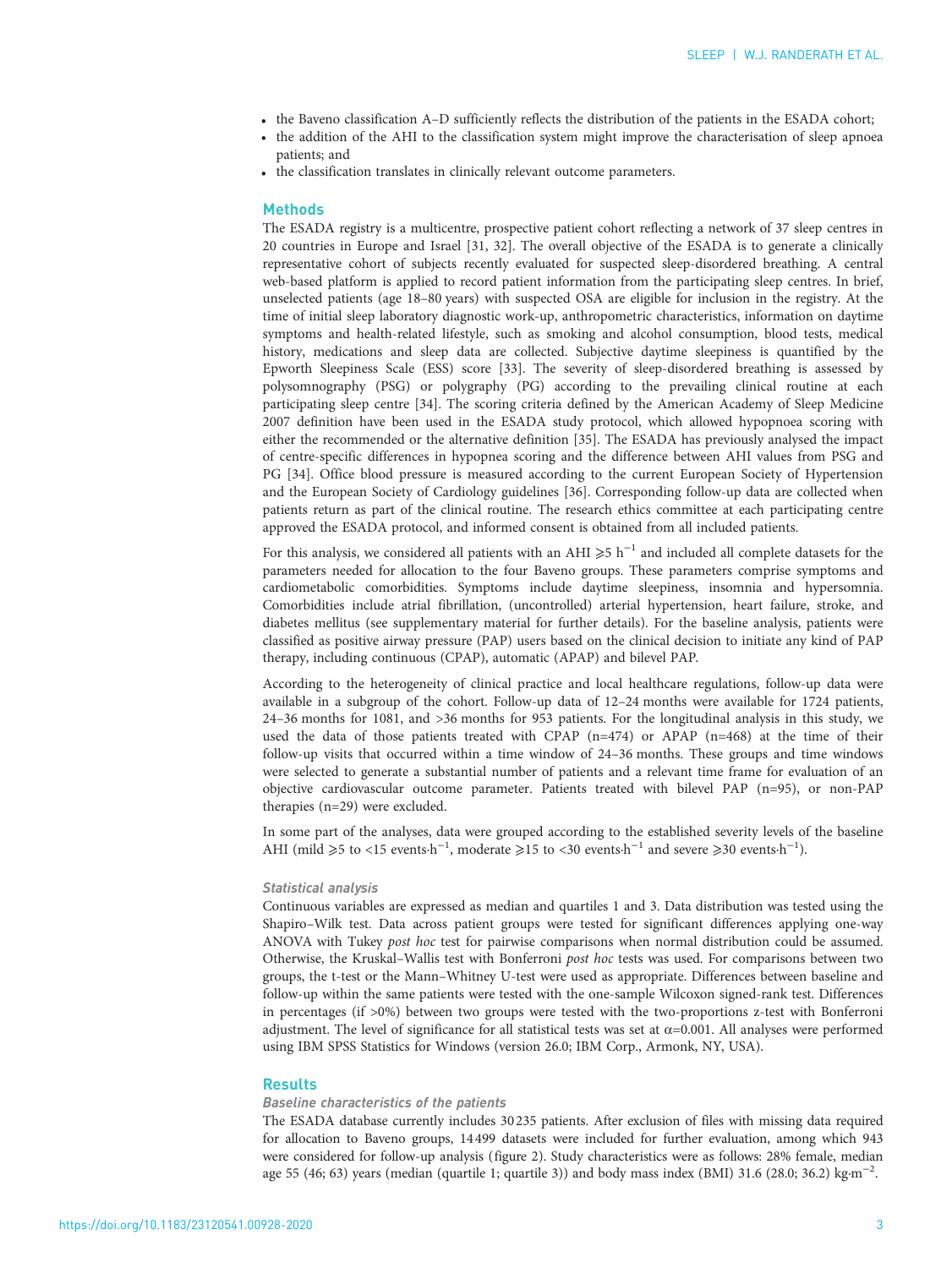<span id="page-3-0"></span>The median ESS score was 10 (6; 13); 47% of the patients had a score <11 and 53% had  $\geq$ 11. The median AHI was 30.8 events·h<sup>-1</sup> (16.3; 52.9) and the oxygen desaturation index (ODI) was 27.0 events·h<sup>-1</sup> (12.0; 50.8). The mean arterial oxygen saturation ( $S_{\rm pO_2}$ ) was 93% (91; 95), the minimum  $S_{\rm pO_2}$  was 81% (73; 86), and the cumulative sleep time when  $S_{\text{pO}_2}$  was <90% ( $t_{90}$ ) was 15 min (2; 65).

#### Distribution according to the Baveno classification

The patient distribution of the total sample across Baveno groups A–D was: group A, n=3447 (24%); group B, n=2771 (19%); group C, n=4482 (31%); and group D, n=3799 (26%). There was a slight decrease of group A and increase of group D in patients with an AHI  $\geq 30$  events $\cdot h^{-1}$  ([figure 3](#page-4-0)).

There were no substantial differences in the sex distribution in each group. BMI increased linearly but slightly from groups A to D. The median age was highest  $(n=57 \ (48; 65))$  in group C and lowest  $(n=52 \$ (43; 60)) in group B [\(table 1](#page-4-0)).

AHI and ODI were higher in the groups with increased levels of clinical symptomatology (groups B and D); however, only group D showed relevantly lower median values of the mean and minimum  $S_{\text{pO}_2}$ Interestingly, there were substantial differences in the  $t_{90}$ , which was substantially higher in groups B-D compared to group A. Groups B and C differed only mildly from each other, while the figure for group D was remarkably higher [\(table 1](#page-4-0)).

Data on glycated haemoglobin  $(HbA_{1c})$  were available in 6104 patients. It was slightly and significantly  $(p<0.001)$  elevated in groups C  $(5.7\% (5.4; 6.2))$  and D  $(5.9\% (5.5; 6.5))$  as compared to the groups A (5.6% (5.3; 5.8)) and B (5.6% (5.4; 5.9)).

# Clinical outcome according to the Baveno classification

The individual clinical decisions on therapy had obviously been made independent of the Baveno classification. Here we analysed how these decisions fit to the new system. At least 70% of the patients in every single Baveno group were prescribed PAP. However, therapy was more often considered for the symptomatic groups B and D (A: 71%, B: 80%, C: 70%, D: 82%). Overall, 943 patients on CPAP or APAP



FIGURE 2 Flow-chart of the inclusion process. ESADA: European Sleep Apnoea Database; PAP: positive airway pressure; PSG: polysomnography; PG: polygraphy; AHI: apnoea–hypopnoea index; SysBP: systolic blood pressure; DiaBP: diastolic blood pressure; CPAP: continuous positive airway pressure; APAP: automatic positive airway pressure.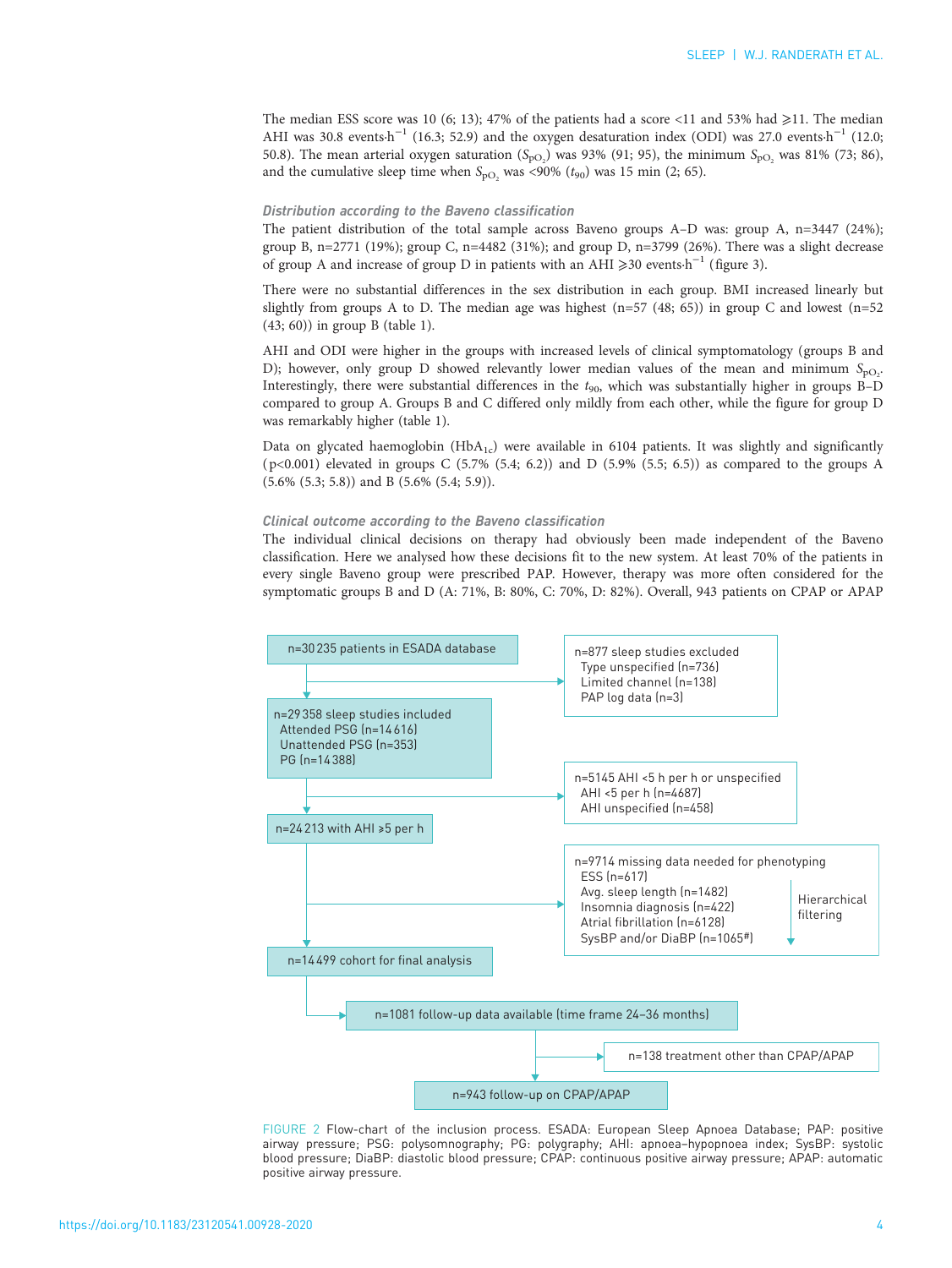<span id="page-4-0"></span>

FIGURE 3 Distribution of the Baveno groups A–D in different apnoea–hypopnoea index (AHI) groups and in the overall patients.

presented to follow-up visits between 24 and 36 months and all were considered for analysis. The median compliance was 6.0 h·day−<sup>1</sup> (5.2; 7.0) and did not differ significantly according to Baveno groups, BMI quartiles, age or sex (see [online supplement](http://openres.ersjournals.com/lookup/doi/10.1183/23120541.00928-2020.figures-only#fig-data-supplementary-materials)).

The median systolic and diastolic blood pressure improved significantly  $(p<0.001)$  and substantially by 5–10 mmHg compared to baseline in group C and group D, whereas there was no difference in group A and group B [\(figure 4\)](#page-5-0).

The ESS score improved in all groups; however, the greatest changes were noted in groups B and D [\(figure 5\)](#page-5-0).

### **Discussion**

The aims of this study focussed on the translation of the Baveno classification system of OSA to the ESADA cohort, a large real-life database. First, the findings demonstrate that integration of clinical symptoms and comorbidities as proposed in the Baveno system [\[30, 37](#page-9-0)] stratifies the population, independent of the AHI without considerable over- or underrepresentation any of the groups. The groups with severe symptoms and less comorbidity (B) and less symptoms and severe comorbidity (C) were similar regarding hypoxic burden while the most severe group in both parameters (D) clearly differed in most measurements of hypoxaemia

# TABLE 1 Patient characteristics within the four Baveno groups A–D

|                                    | Group A $(n=3447)$                       | Group B (n=2771)                            | Group C (n=4482)       | Group D (n=3799)      |
|------------------------------------|------------------------------------------|---------------------------------------------|------------------------|-----------------------|
| <b>Females %</b>                   | 28.1                                     | 28.1                                        | 27.8                   | 27.8                  |
| Age years                          | $54(44:62)***$                           | $52 [43:60]***$                             | 57 (48; 65)***         | 56 (47: 63)           |
| BMI $kg·m-2$                       | $30.0$ $(26.9; 33.8)***$ , 1.+           | $31.0$ (27.4; 35.3)****                     | $31.7$ (28.1; 36.3)*** | 33.6 (29.8; 38.3)     |
| Systolic BP mmHq                   | $125$ (120; 130)*** $\cdot$ <sup>1</sup> | 125 (120; 130)*** $\cdot$ 1                 | 140 (130; 150)         | 140 (130; 150)        |
| Diastolic BP mmHq                  | 77 (70: 80) ***.                         | $77$ (70: 80)*** $\cdot$ ¶                  | $85$ (78: 91)          | 85 [79:91]            |
| $ESS$ <sup>#</sup>                 | $6[4:8]$ ***,*                           | $14$ $(12; 16)$ <sup>1</sup>                | $6[4:8]^{***}$         | $14$ $(12; 17)$       |
| AHI events $\cdot$ h <sup>-1</sup> | $27.0$ (14.3; 44.3)****.                 | $31.5$ (17.4; 53.5)*** $\cdot$ <sup>1</sup> | 28.2 (15.6; 49.8)***   | $37.7$ (19.5: 63.3)   |
| ODI events $\cdot$ h <sup>-1</sup> | $22.8$ (10.4: 42.0)****, 1.+             | 27.4 (11.8; 51.5)***                        | 24.9 (11.9: 47.0)***   | $35.0$ (15.2; 61.9)   |
| Mean $S_{\text{p0}}$ %             | 93.4 (92.0; 95.0) ***. 1.+               | 93.0 (91.0; 95.0)***                        | 93.0 (91.0; 94.8)***   | $92.1$ $(90.0; 94.0)$ |
| Minimum $S_{\text{p0}}$ %          | $82$ (77; 87)*** $\cdot$ <sup>1</sup>    | $81 [74; 86]$ ***                           | 81 (74: 86) ***        | 78 (70: 84)           |
| $t_{90}$ min                       | $8.7$ (1.0; 38.5)*** $\cdot$ 1.+         | 15.0 (1.9; 62.8)***                         | $13.0$ $[2.0:59.0]***$ | $31.0$ $(4.9; 102.0)$ |

Data are presented as median (quartile 1; quartile 3) unless otherwise stated. BMI: body mass index; BP: blood pressure; ESS: Epworth Sleepiness Scale; AHI: apnoea–hypopnoea index; ODI: oxygen desaturation index; S<sub>po2</sub>: oxygen saturation as measured by pulse oximetry;  $t_{90}$ : percentage of sleep time with  $S_{\rho O_2}$ <90%.  $^{\#}$ : scale 0–24.  $^{***}$ : p<0.001 *versus* D;  $^{\P}$ : p<0.001 *versus* C;  $^+$ : p<0.001 *versus* B.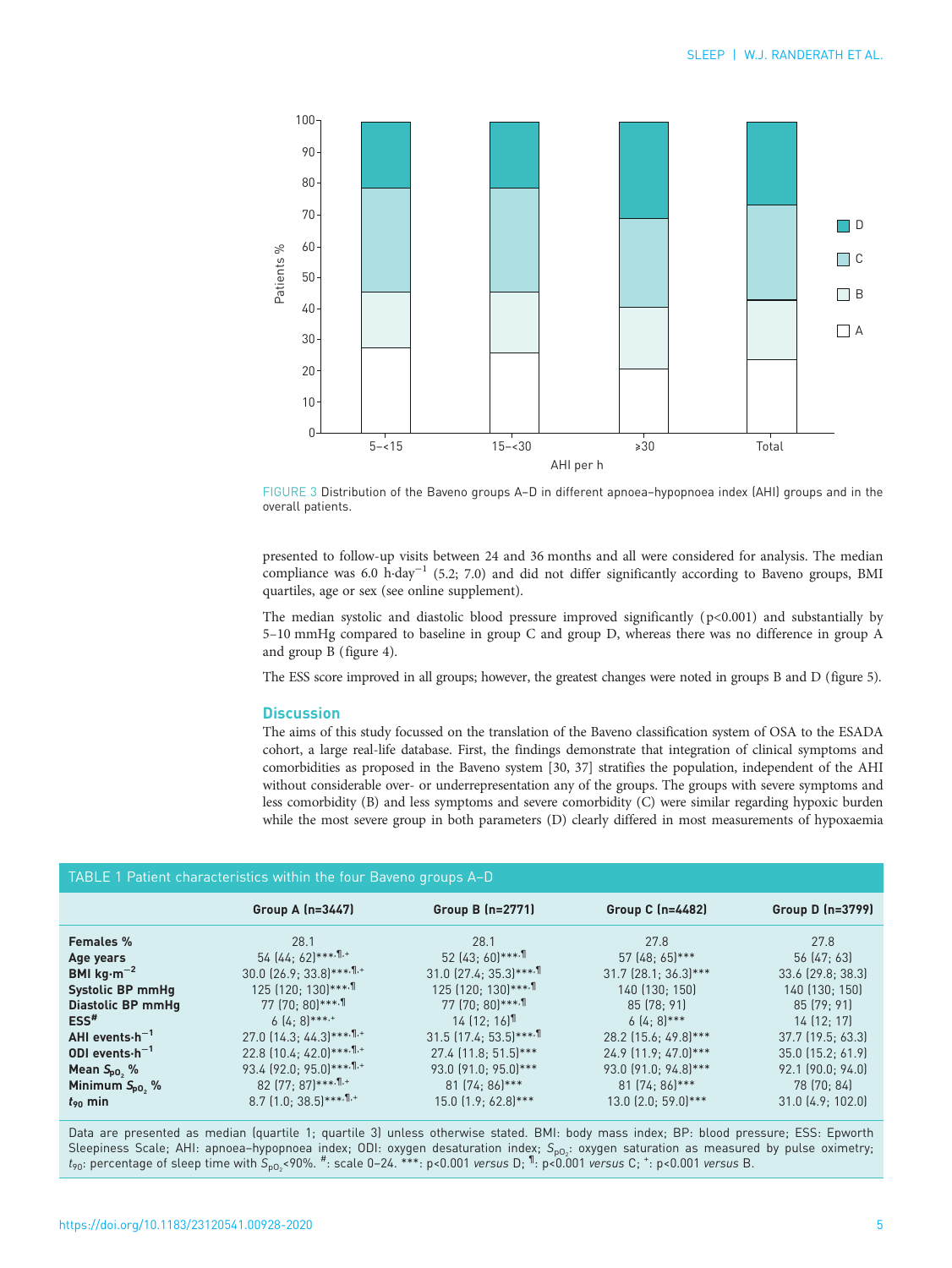<span id="page-5-0"></span>

FIGURE 4 Changes in systolic and diastolic blood pressure (BP) between baseline and follow-up in the different Baveno groups A–D. Circles denote outlier values (>1.5 interquartile ranges outside the box), asterisks denote extreme values (>3 interquartile ranges outside the box). <sup>#</sup>: p<0.001 baseline versus follow-up.

and treatment indication. Second, symptoms seemed to drive the indication to treat more strongly than did comorbidities as shown by the different proportions of treated and untreated patients. Importantly, there was a substantial reduction of blood pressure in the groups with high prevalence of comorbidity. The median reduction of systolic blood pressure was 8.5 and 10.0 mmHg in groups C and D, respectively, which even exceeded the effects of CPAP on resistant arterial hypertension previously reported [[38](#page-9-0), [39](#page-9-0)]. Finally, the distribution of patients to the Baveno groups A–D did not differ substantially between AHI groups, except for a relatively higher value of group  $D$  in the AHI  $\geqslant$ 30 group. This is in line with the results of recent studies emphasising the dominant relevance of other parameters than AHI to outcomes of OSA, such as symptoms, comorbidities, and hypoxic burden [\[13,](#page-8-0) [24](#page-9-0), [25\]](#page-9-0). While the AHI is essential for the diagnosis of OSA, the Baveno classification may guide physicians better in their treatment decision.

The idea of advancing the classification of OSA based only on the AHI by a multicomponent scheme based on symptoms and comorbidities arose from several recent cluster analyses. KEENAN et al. [\[16\]](#page-8-0) studied 972 patients with OSA (AHI ≥15 events-h<sup>-1</sup>) in the Sleep Apnoea Global Interdisciplinary



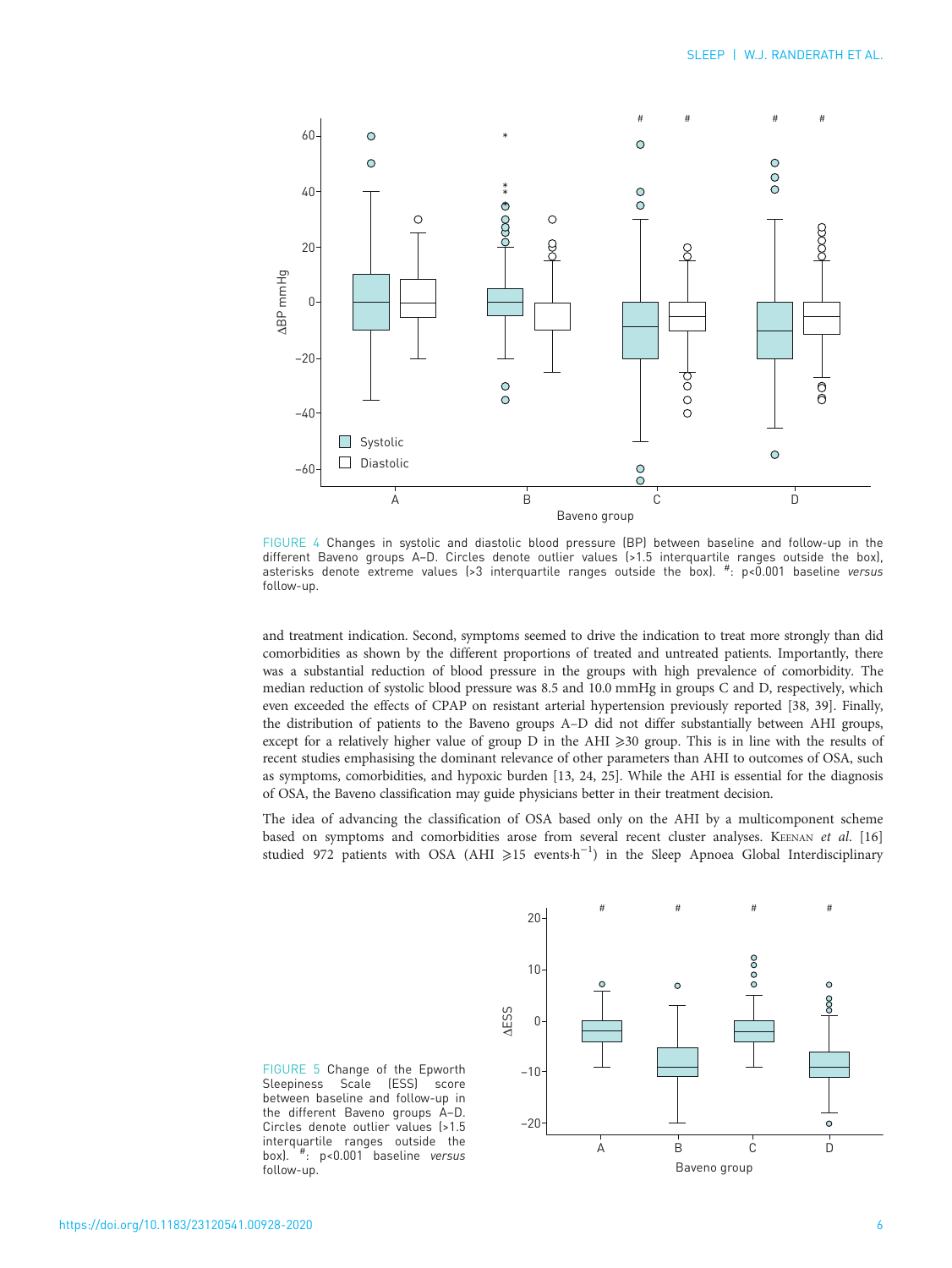<span id="page-6-0"></span>

FIGURE 6 Percent of patients with positive airway pressure (PAP) prescription at baseline in the different apnoea–hypopnoea index (AHI) groups and in the whole study population. White columns represent actual PAP prescription as per conventional clinical routine decision; shaded columns represent PAP prescription as indicated by Baveno classification (i.e. Baveno groups B-D).

Consortium clustering the population based on 18 symptoms, cardiovascular and metabolic comorbidities. This study identified five groups as "disturbed sleep", "minimally symptomatic", "upper airway symptoms with sleepiness", "upper airway symptoms dominant", and "sleepiness dominant". BAILLY et al. [\[18\]](#page-9-0) performed a cluster analysis of 18 263 participants of the French Sleep Apnoea Registry based on symptoms, findings, risk factors, and comorbidities and identified six clusters with 10–23% of the populations ("young symptomatic", "old obese", "multi-disease old obese", "young snorer", "drowsy obese", "multi-disease obese symptomatic"). ZINCHUK et al. [[19](#page-9-0)] included polysomnographic parameters to their cross-sectional and longitudinal data analyses of 1247 patients. In a Cox-analysis, survival was significantly reduced in the clusters of "periodic limb movement syndrome", "hypopnoea and hypoxia", and "combined severe". Importantly, the risk did not increase with AHI. YE et al. [[20](#page-9-0)] analysed 822 patients with moderate-to-severe OSA from the Icelandic Sleep Apnoea Cohort, and described three clusters ("insomnia", "minimally symptomatic", "excessive daytime sleepiness") each containing 25–43% of the population. The clusters did not differ regarding sex, BMI or AHI. "Insomnia" and "minimally symptomatic" patients showed the highest prevalence of cardiovascular comorbidities. In addition, data from ARNARDOTTIR et al. [\[15\]](#page-8-0) and HEINZER et al. [[5](#page-8-0)], referring to the general population, showed no or limited association between the AHI and symptoms or comorbidities.

In our analysis, all classification groups contained substantial numbers of patients between one-fifth and one-third of the whole population. This suggests that the quartering of the OSA patients entirely based on symptoms and comorbidities represents an epidemiologically reasonable and clinically practicable compromise, supported by the distribution of recent cluster analyses [\[16,](#page-8-0) [18, 19](#page-9-0)].

The proportion of groups A–D did not differ substantially depending on the baseline AHI group. Therefore, the addition of the severity of breathing disturbances did not influence the relevance of symptoms and comorbidities to the classification of OSA in this population and underlines the previous findings from huge cluster analyses. There were almost no variations in patients with fewer comorbidities (A and B). Interestingly, there was a shift mainly from group A to D, with increasing baseline AHI severity. These groups did not differ regarding comorbidities but regarding symptoms. Thus, a therapy decision solely based on the AHI seems to miss severely ill patients with mild symptoms.

The mild but linear increase of the mean BMI from groups A to D probably reflects the association of comorbidities with the risk factor of obesity. Although there is no linear increase in the retrospective data for age, it was nevertheless higher in groups C and D (higher comorbidities) as compared to groups A and B.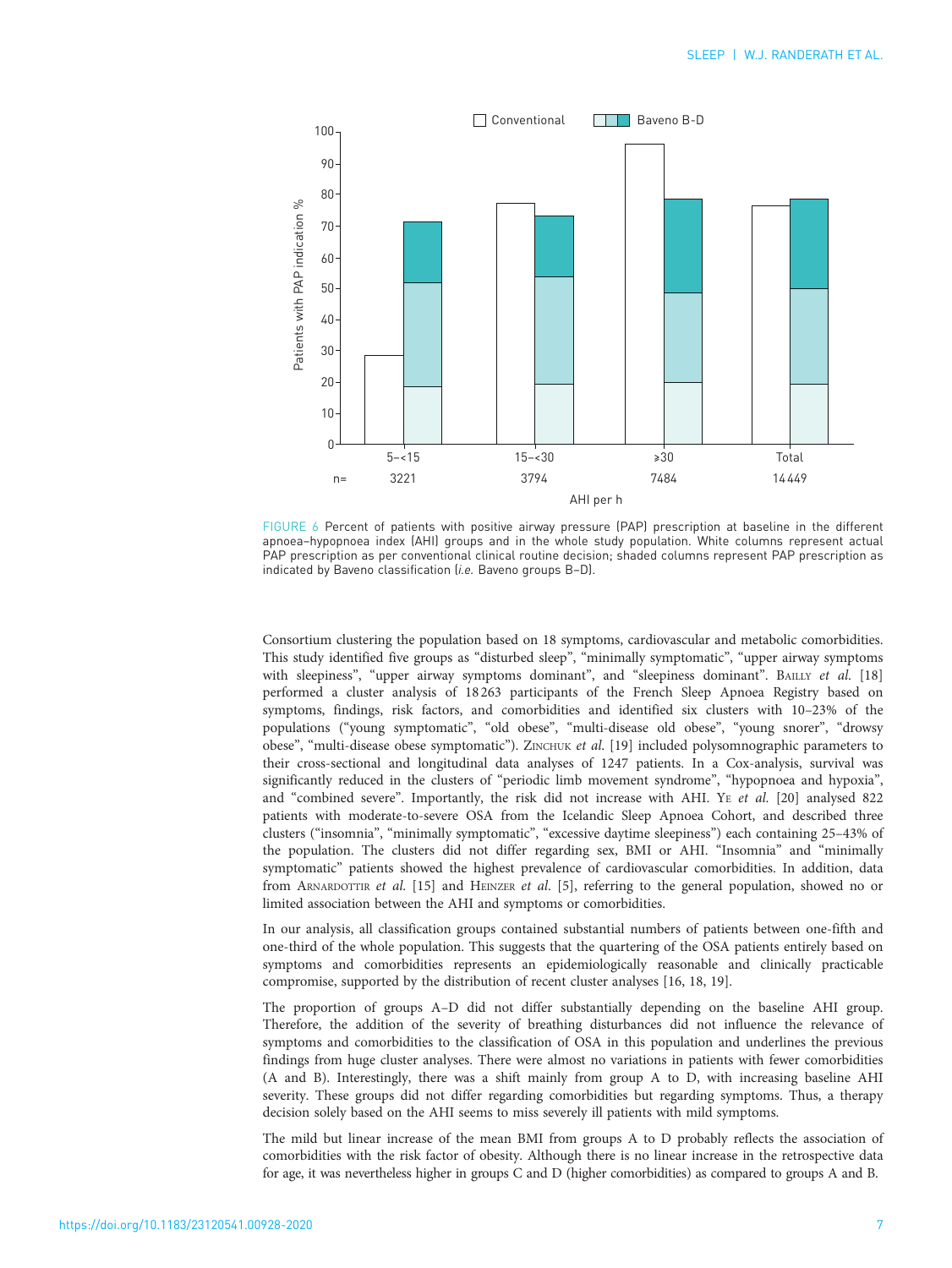Parameters of breathing disturbances during sleep also increased with the Baveno groups. This is especially true comparing groups A, B and C versus D. However, differences between B and C are much less pronounced. Interestingly, group B (more symptoms, fewer comorbidities) showed higher AHI and ODI as compared to group C (fewer symptoms, more comorbidities), whereas the hypoxic burden, as reflected by  $t_{90}$  [[40](#page-9-0), [41\]](#page-9-0), did not differ between groups B and C. This suggests that the relevance of the disease and the indication for treatment of this half of the population is similar in patients who are either symptomatic or suffer from cardiometabolic comorbidities. However, the coexistence of symptoms and comorbidities (group D) results in the highest burden of the disease compared to all other groups.

The baseline AHI seems to play the most important role in PAP prescription in real life, irrespective of symptoms and comorbidities ([figure 6](#page-6-0)). In the subgroup with low AHI (<15 events·h<sup>-1</sup>) PAP was prescribed in <30% of patients, although >70% had severe symptoms and/or comorbidities. In contrast, almost all patients with AHI ≥30 events·h<sup>-1</sup> were prescribed PAP, although one-fifth presented neither symptoms nor comorbidities. Despite these findings, clinicians seem to indicate treatment in real life preferably based on symptoms rather than comorbidities as groups B and D show 10% higher prescription rates compared to group C. As the recently published [[42](#page-9-0)] MERGE trial has found, even in mild OSA, PAP treatment significantly improves quality of life.

The PAP compliance in the complete follow-up population was  $6.0 \text{ h} \cdot \text{d}^{-1}$  and did not differ when stratifying for the various comparisons of Baveno groups, sex, age and BMI. It is important to note that there were no relevant compliance differences between the Baveno groups A–D, which excludes an influence on the outcome parameters. The baseline data on hypoxic burden and the follow-up data on sleepiness and blood pressure confirmed the relevance of the classification system in several aspects: they proved the plausibility of the parameters included; they confirmed the separation of each of the four groups; and they confirmed the treatment indication based on the system. The median ESS score improved significantly in groups B and D by nine points each, which is of high clinical relevance. This shows that the parameters clearly discriminated between symptomatic and asymptomatic patients and confirms that CPAP has a huge effect in symptomatic patients. In addition, both systolic and diastolic blood pressure improved significantly and relevantly in patients with high impact of comorbidities (groups C and D). These results support the idea of indicating treatment based on the groups; groups B, C, and D improved in symptoms, in blood pressure or in both parameters. In contrast, group A differs in hypoxic burden, symptoms and comorbidities from all other groups and fails to show any benefit in the parameters investigated here despite similar compliance and thus, PAP treatment for these patients does not seem to be indicated. While the observed changes in blood pressure and ESS, especially in groups B and D, may in part be due to a regression to the mean, the (albeit lesser) improvement of ESS in groups A and C and the absence of an increase in median blood pressure in groups A and B strongly suggest that this is to a large extent an actual treatment effect. Our data reflect blood pressure recordings during clinical routine assessments with and without concomitant antihypertensive medication and thus, a large variability between blood pressure assessments in a proportion of patients could be expected. As each group comprises several thousand patients, a small group of patients with very large variability in blood pressure accounts for the occurrence of a certain proportion of elevated values on follow-up. Moreover, the proportion of hypertensive OSA patients was higher in groups C and D when compared to A and B (55% versus 30%). It is therefore expected that the blood pressure response to CPAP would be more pronounced in these groups.

#### Limitations

The retrospective design generally limits the conclusions of any study, mainly to incomplete or insufficient data. However, a strict exclusion process allowed for analysing only patient files with all relevant data required for the Baveno classification.

The classification of patients based on dichotomisation of continuous biological parameters might be seen as an oversimplification. However, the cut-off values for the ESS score and blood pressure we used are well established and substantiated in that they relate to outcome. Dichotomous cut-offs were deliberately chosen to make the Baveno system intuitive and accessible in the clinical routine. It may also be extended at a later stage by the introduction of parameters such as hypoxic load and/or therapeutic recommendations.

The ESADA database has its greatest strength in the baseline data while follow-up data are available only for a subgroup of patients. The validation of the Baveno classification on long-term outcome has to remain limited. Therefore, the system will require prospective evaluation of a large unselected population based on both patient-related outcome parameters, morbidity and mortality. Nevertheless, the ESS, the hypoxic burden, the blood pressure, and the treatment compliance between 24 and 36 months in a subgroup of this study may be considered as a surrogate of the outcome.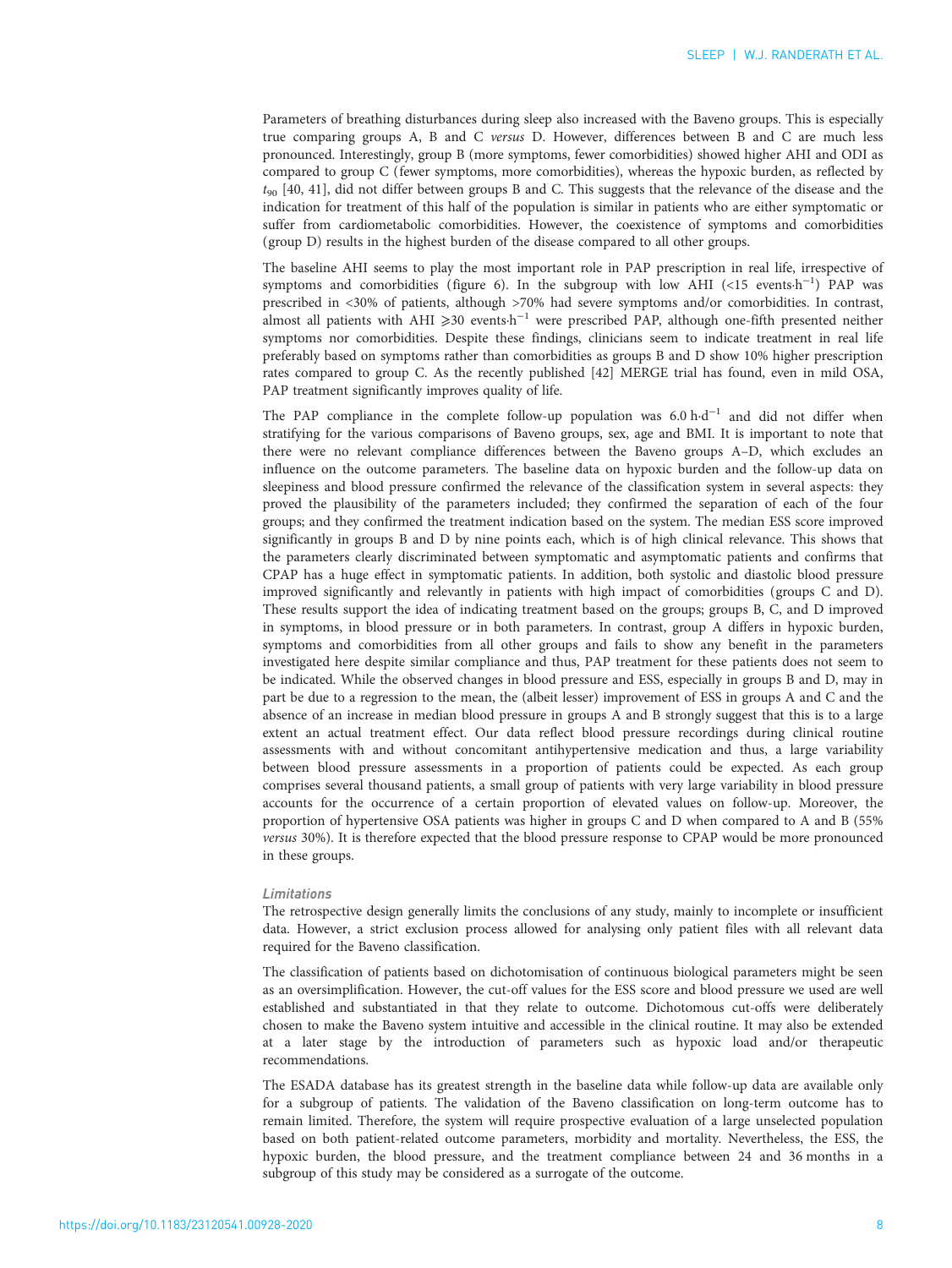<span id="page-8-0"></span>We are aware that the interpretation of the compliance may underlie a selection bias due to loss of noncompliant patients. Nevertheless, the data demonstrate that sufficient compliance is associated with cardiovascular improvement in those with severe comorbidities and a substantial improvement of severe symptoms.

#### Conclusions

The Baveno classification system is probably superior to the traditional OSA classification based on AHI as it combines patient-related parameters of symptomatology on one hand and prognostic parameters on the other. It integrates findings of several recent cluster analyses. Furthermore, the scheme is easily applicable in clinical practice as it uses simply available, but reliable data. Using the system for therapeutic decisions, it may avoid unnecessary treatments in patients with moderate-to-severe OSA, but without symptoms or comorbidities, and missing treatments in symptomatic or comorbid OSA patients with low AHI. However, these findings require further investigation in prospective studies.

Conflict of interest: W.J. Randerath reports speaking fees and travel grants from Philips Respironics, Heinen und Löwenstein, ResMed, Bioprojet, Bayer Vital and Vanda Pharma outside the submitted work. S. Herkenrath has nothing to disclose. M. Treml has nothing to disclose. L. Grote reports grants from Bayer, the Philips Respironics Foundation and the ResMed Foundation for the ESADA network during the conduct of the study; and nonfinancial and other support from Itamar Medical, ResMed, Philips, AstraZeneca and Breas outside the submitted work. In addition, L. Grote has a patent on sleep apnoea therapy licensed. J. Hedner reports grants from Bayer AG, the European Respiratory Society (for database maintenance) and Desitin GmbH outside the submitted work; in addition, J. Hedner has a patent issued on pharmacological therapy of OSA. M.R. Bonsignore has nothing to disclose. J.L. Pépin grants and research funds from the Air Liquide Foundation, Agiradom, AstraZeneca, Fisher and Paykel, Mutualia, Philips, ResMed, and Vitalaire; and fees from Agiradom, AstraZeneca, Boehringer Ingelheim, Jazz Pharmaceutical, Night Balance, Philips and ResMed. S. Ryan has nothing to disclose. S. Schiza has nothing to disclose. J. Verbraecken reports an educational grant and an advisory board fee from ResMed; a consultancy fee from Philips; lecture fees from Sanofi and Agfa-Gevaert; an educational grant and an advisory board fee from Bioprojet; an educational grant from and study participation for Jazz Pharmaceutics; an educational grant from AirLiquide; a lecture fee from Springer; an educational grant from Westfalen Medical; an educational grant and a lecture fee from SomnoMed; educational grants from Vivisol, Total Care, Medidis, Fisher & Paykel, Wave Medical, OSG, Mediq Tefa, NightBalance and Heinen & Löwenstein; lecture fees from AstraZeneca; and educational grants from Accuramed, Bekaert Deslee Academy and UCB Pharma, all outside the submitted work. W.T. McNicholas has nothing to disclose. A. Pataka has nothing to disclose. P. Sliwinski has nothing to disclose. Ö.K. Basoglu has nothing to disclose.

#### **References**

- 1 Lévy P, Kohler M, McNicholas WT, et al. Obstructive sleep apnoea syndrome. Nat Rev Dis Primers 2015; 1: 15015.
- 2 Weaver TE, Grunstein RR. Adherence to continuous positive airway pressure therapy: the challenge to effective treatment. Proc Am Thorac Soc 2008; 5: 173–178.
- 3 Benjafield AV, Ayas NT, Eastwood PR, et al. Estimation of the global prevalence and burden of obstructive sleep apnoea: a literature-based analysis. Lancet Respir Med 2019; 7: 687–698.
- Gupta MA, Simpson FC, Lyons DC. The effect of treating obstructive sleep apnea with positive airway pressure on depression and other subjective symptoms: a systematic review and meta-analysis. Sleep Med Rev 2016; 28: 55–68.
- 5 Heinzer R, Marti-Soler H, Haba-Rubio J. Prevalence of sleep apnoea syndrome in the middle to old age general population. Lancet Respir Med 2016; 4: e5–e6.
- 6 Kim Y, Koo YS, Lee HY, et al. Can continuous positive airway pressure reduce the risk of stroke in obstructive sleep apnea patients? A systematic review and meta-analysis. PLoS ONE 2016; 11: e0146317.
- 7 Peppard PE, Young T, Barnet JH, et al. Increased prevalence of sleep-disordered breathing in adults. Am J Epidemiol 2013; 177: 1006–1014.
- 8 Marin JM, Carrizo SJ, Vicente E, et al. Long-term cardiovascular outcomes in men with obstructive sleep apnoea–hypopnoea with or without treatment with continuous positive airway pressure: an observational study. Lancet 2005; 365: 1046–1053.
- 9 Punjabi NM, Caffo BS, Goodwin JL, et al. Sleep-disordered breathing and mortality: a prospective cohort study. PLoS Med 2009; 6: e1000132.
- 10 American Academy of Sleep Medicine. International Classification of Sleep Disorders. 3rd Edn (ICSD-3). Westchester, IL, American Academy of Sleep Medicine, 2014.
- 11 Berry RB, Budhiraja R, Gottlieb DJ, et al. Rules for scoring respiratory events in sleep: update of the 2007 AASM Manual for the Scoring of Sleep and Associated Events. Deliberations of the Sleep Apnea Definitions Task Force of the American Academy of Sleep Medicine. J Clin Sleep Med 2012; 8: 597–619.
- 12 Bonsignore MR, Randerath W, Riha R, et al. New rules on driver licensing for patients with obstructive sleep apnoea: EU Directive 2014/85/EU. Eur Respir J 2016; 47: 39–41.
- Pevernagie DA, Gnidovec-Strazisar B, Grote L, et al. On the rise and fall of the apnoea-hypopnea index: a historical review and critical appraisal. J Sleep Res 2020; 29: e13066.
- 14 Rapoport DM. POINT: is the apnoea–hypopnea index the best way to quantify the severity of sleep-disordered breathing? Yes. Chest 2016; 149: 14–16.
- 15 Arnardottir ES, Bjornsdottir E, Olafsdottir KA, et al. Obstructive sleep apnoea in the general population: highly prevalent but minimal symptoms. Eur Respir J 2016; 47: 194–202.
- 16 Keenan BT, Kim J, Singh B, et al. Recognizable clinical subtypes of obstructive sleep apnoea across international sleep centres: a cluster analysis. Sleep 2018; 41: zsx214.